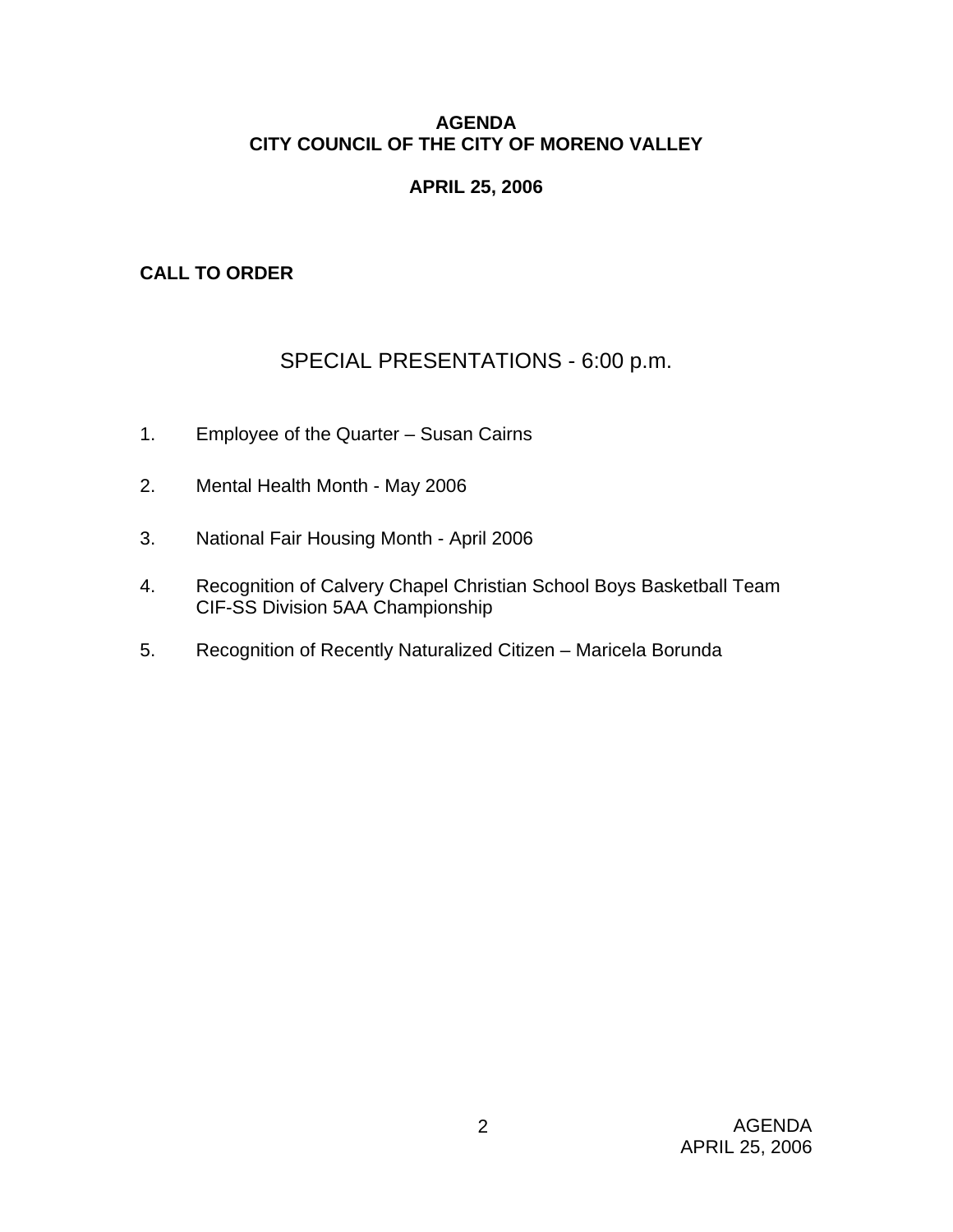### **AGENDA JOINT MEETING OF THE CITY COUNCIL OF THE CITY OF MORENO VALLEY MORENO VALLEY COMMUNITY SERVICES DISTRICT COMMUNITY REDEVELOPMENT AGENCY OF THE CITY OF MORENO VALLEY AND THE BOARD OF LIBRARY TRUSTEES**

# **REGULAR MEETING - 6:30 P.M. APRIL 25, 2006**

**CALL TO ORDER** (Joint Meeting of the City Council of the City of Moreno Valley, Moreno Valley Community Services District, Community Redevelopment Agency of the City of Moreno Valley and the Board of Library Trustees - actions taken at the Joint Meeting are those of the Agency indicated on each Agenda item)

# **PLEDGE OF ALLEGIANCE**

**INVOCATION** – Pastor Willie Behrends, Crosswinds Church of Moreno Valley

# **ROLL CALL**

### **INTRODUCTIONS**

PUBLIC COMMENTS **ON MATTERS ON THE AGENDA** WILL BE TAKEN UP AS THE ITEM IS CALLED FOR BUSINESS, BETWEEN STAFF'S REPORT AND CITY COUNCIL DELIBERATION (SPEAKER SLIPS MAY BE TURNED IN UNTIL THE ITEM IS CALLED FOR BUSINESS.) Those wishing to speak should submit a BLUE speaker slip to the Bailiff. There is a three-minute limit per person. All remarks and questions shall be addressed to the presiding officer or to the City Council and not to any individual Council member, staff member or other person.

PUBLIC COMMENTS **ON MATTERS NOT ON THE AGENDA** UNDER THE JURISDICTION OF THE CITY COUNCIL WILL BE HEARD PRIOR TO CITY COUNCIL REPORTS AND CLOSING COMMENTS. IN THE EVENT THAT THE AGENDA ITEM FOR SUCH PUBLIC COMMENTS HAS NOT BEEN CALLED BY 9:00 P.M., IT SHALL BE CALLED AS THE NEXT ITEM OF BUSINESS FOLLOWING THE CONCLUSION OF ANY ITEM BEING HEARD AT 9:00 P.M. Those wishing to speak should submit a BLUE speaker slip to the Bailiff. There is a three-minute limit per person. All remarks and questions shall be addressed to the presiding officer or to the City Council and not to any individual Council member, staff member or other person.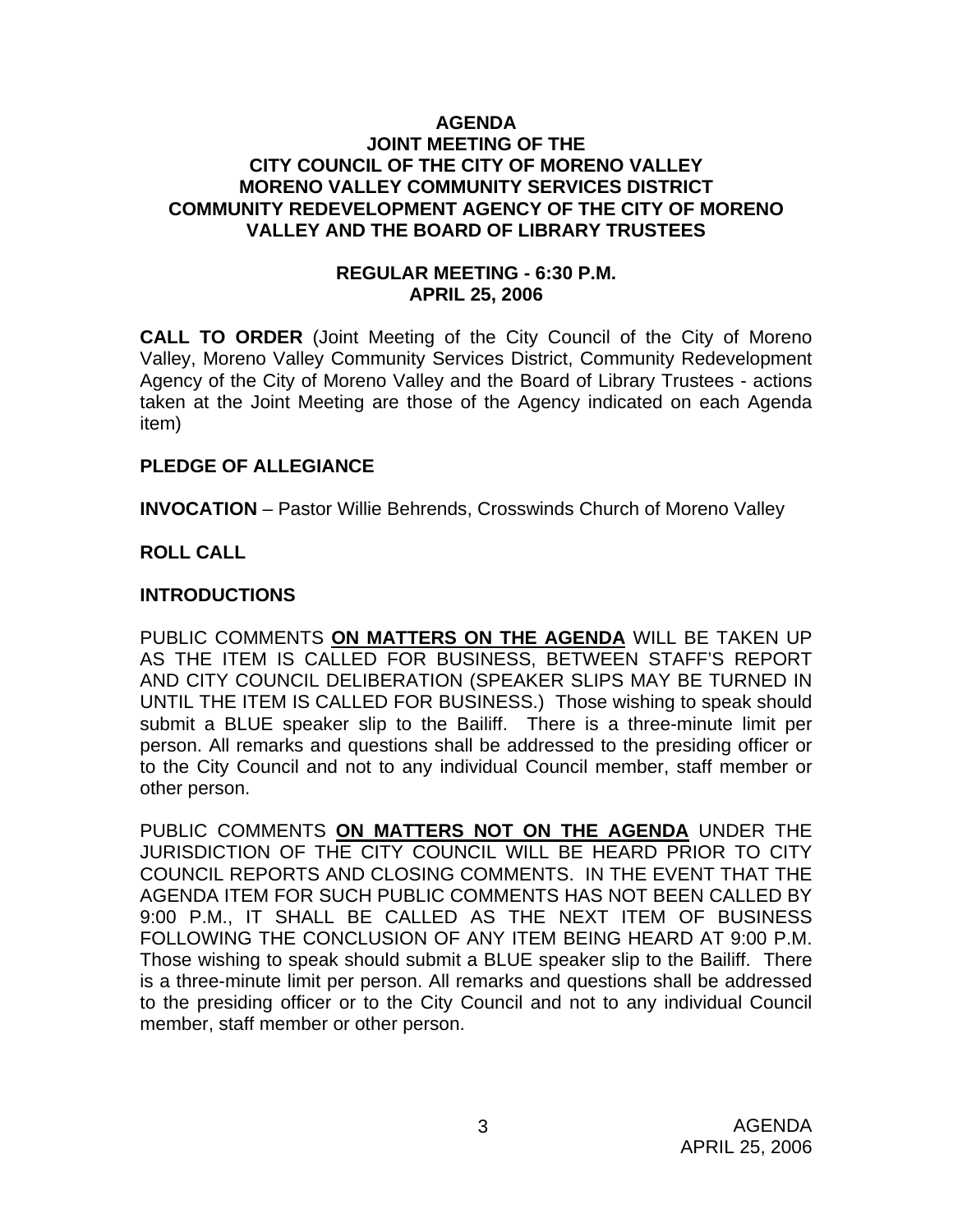# **JOINT CONSENT CALENDARS (SECTIONS A-D) OF THE CITY COUNCIL OF THE CITY OF MORENO VALLEY, MORENO VALLEY COMMUNITY SERVICES DISTRICT, COMMUNITY REDEVELOPMENT AGENCY OF THE CITY OF MORENO VALLEY, AND THE BOARD OF LIBRARY TRUSTEES**

All items listed under the Consent Calendars, Sections A, B, C, and D are considered to be routine and non-controversial, and may be enacted by one motion unless a member of the Council, Community Services District, Redevelopment Agency or the Board of Library Trustees requests that an item be removed for separate action. The motion to adopt the Consent Calendars is deemed to be a separate motion by each Agency and shall be so recorded by the City Clerk. Items withdrawn for report/discussion will be heard after public hearing items.

# **A. CONSENT CALENDAR** - **CITY COUNCIL**

- A1. ORDINANCES FIRST READING BY TITLE ONLY Recommendation: Waive reading of all Ordinance Introductions and read by title only.
- A2. APPROVAL OF THE 2006/2007 FISCAL YEAR STORM WATER PROTECTION PROGRAM BUDGET FOR COUNTY SERVICE AREA (CSA) 152 (Report of: Public Works Department) Recommendation: Approve the County Service Area (CSA) 152 Budget for FY 2006/2007 in the amount of \$467,052; and authorize the levy of CSA 152 Assessment at \$8.15 per Benefit Assessment Unit (BAU) for FY 2006/2007.
- A3. TRACT 29732 UTILITY ELECTRICAL INFRASTRUCTURE REDUCE FAITHFUL PERFORMANCE BOND AND ADOPT RESOLUTION NO. 2006-41, A RESOLUTION OF THE CITY COUNCIL OF THE CITY OF MORENO VALLEY AUTHORIZING ACCEPTANCE OF THE UTILITY ELECTRICAL INFRASTRUCTURE AS COMPLETE AND ACCEPTING THE UTILITY ELECTRICAL INFRASTRUCTURE INTO THE CITY'S MAINTAINED SYSTEM, SUBDIVIDER - U.S. HOME CORPORATION, CORONA, CA (Report of: Public Works Department) Recommendation: Adopt Resolution No. 2006-41 authorizing the acceptance of the Utility Electrical Infrastructure for Tract 29732 as complete and accepting the Utility Electrical Infrastructure into the City's maintained system; and authorize the City Engineer to execute the 90% reduction to the Faithful Performance Bond,

exonerate the Material and Labor Bond in 90 days if there are no stop notices or liens on file with the City Clerk, and exonerate the

AGENDA APRIL 25, 2006 final 10% of the Faithful Performance Bond in one year when all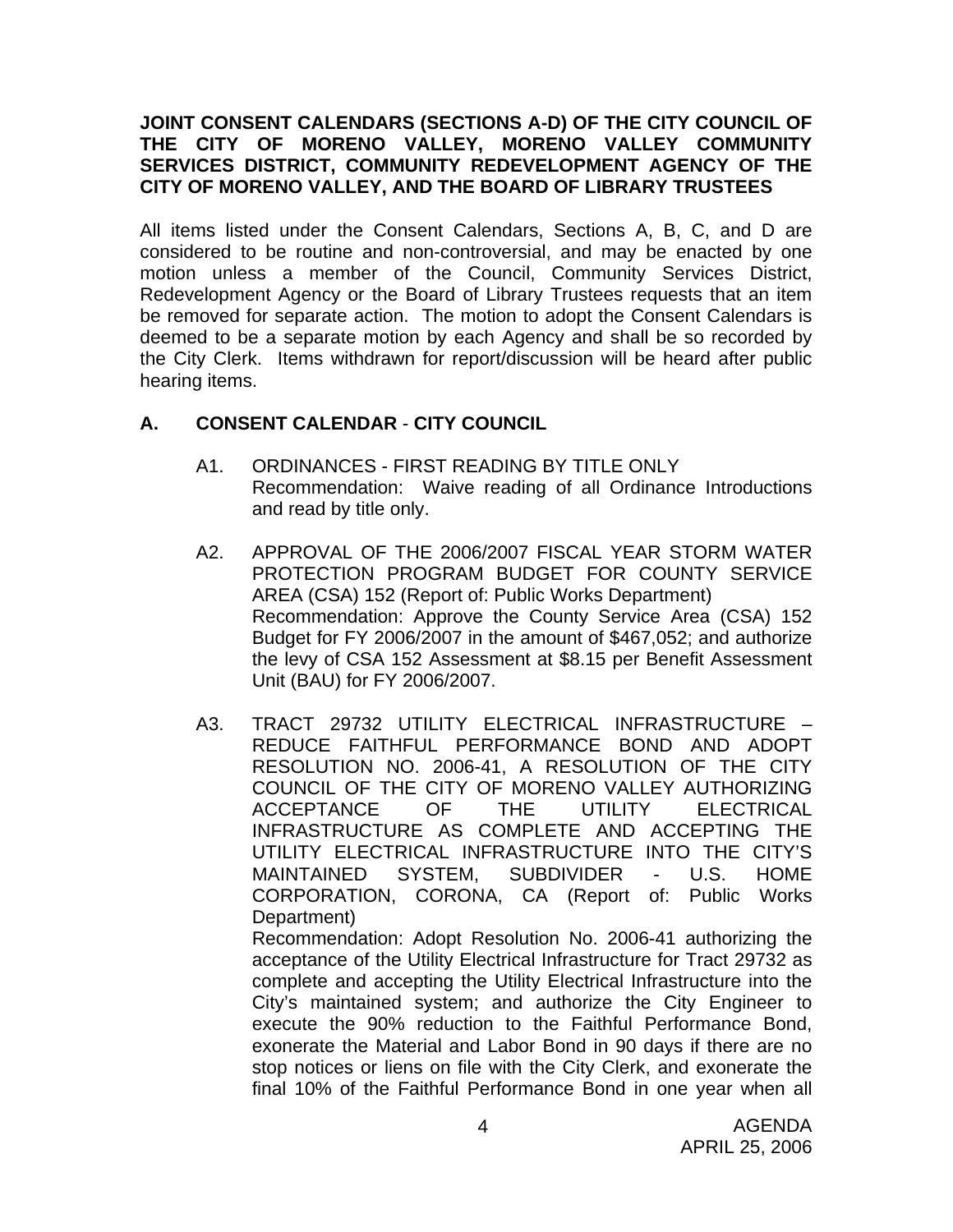clearances are received.

# Resolution No. 2006-41

 A Resolution of the City Council of the City of Moreno Valley, California, Authorizing the Acceptance of the Utility Electrical Infrastructure as Complete within Tract 29732, and Accepting the Utility Electrical Infrastructure into the City's Maintained System

A4. TRACTS 27523-1 AND 27523-2 UTILITY ELECTRICAL INFRASTRUCTURE – REDUCE FAITHFUL PERFORMANCE BOND AND ADOPT RESOLUTION NO. 2006-42, A RESOLUTION OF THE CITY COUNCIL OF THE CITY OF MORENO VALLEY AUTHORIZING ACCEPTANCE OF THE UTILITY ELECTRICAL INFRASTRUCTURE AS COMPLETE AND ACCEPTING THE UTILITY ELECTRICAL INFRASTRUCTURE INTO THE CITY'S MAINTAINED SYSTEM, SUBDIVIDER - MORENO VALLEY CACTUS RANCH, LLC, TEMECULA, CA (Report of: Public Works Department)

 Recommendation: Adopt Resolution No. 2006-42 authorizing the acceptance of the Utility Electrical Infrastructure for Tracts 27523-1 and 27523-2 as complete and accepting the Utility Electrical Infrastructure into the City's maintained system; and authorize the City Engineer to execute the 90% reduction to the Faithful Performance Bond, exonerate the Material and Labor Bond in 90 days if there are no stop notices or liens on file with the City Clerk, and exonerate the final 10% of the Faithful Performance Bond in one year when all clearances are received.

# Resolution No. 2006-42

 A Resolution of the City Council of the City of Moreno Valley, California, Authorizing the Acceptance of the Utility Electrical Infrastructure as Complete within Tract 27523-1 and 27523-2, and Accepting the Utility Electrical Infrastructure into the City's Maintained System

A5. PARCEL MAP 23244 – PARCEL 15 – EXECUTE A QUITCLAIM OF EASEMENT TRANSFERRING THE CITY'S TITLE INTEREST IN A DRAINAGE EASEMENT TO THE UNDERLYING FEE PROPERTY OWNER, SOUTHWEST OF MORENO BEACH DRIVE AT AUTO MALL DRIVE, DEVELOPER - BROADSTONE AT VALLEY VIEW, LLC, PHOENIX, AZ (Report of: Public Works Department)

 Recommendation: Authorize the Mayor to execute the Quitclaim of Easement transferring the City's title interest in the drainage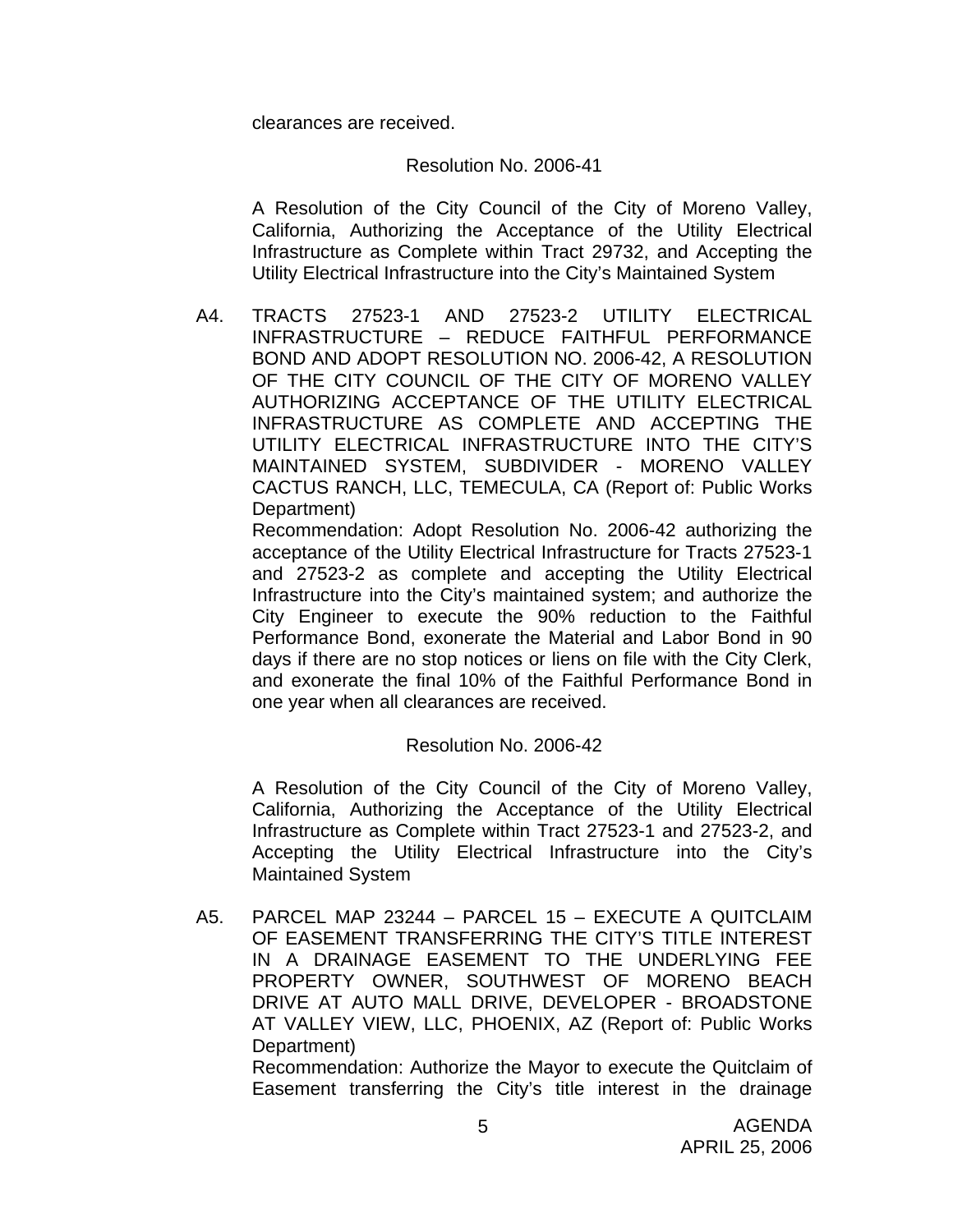easement recorded on Parcel Map 23244, filed on December 29, 1989, as Instrument No. 456975, in the Official Records of Riverside County, California; and direct the City Clerk to forward the signed Quitclaim of Easement to the County Recorder's Office for recordation.

A6. RESOLUTION ENDORSING AND SUPPORTING PROPOSITION 81, THE 2006 CALIFORNIA STATE LIBRARY CONSTRUCTION BOND (Report of: Department of Library Services) Recommendation: Adopt Resolution No. 2006-43 of the City Council of the City of Moreno Valley, California, endorsing and supporting Proposition 81, the 2006 California State Library Construction Bond.

#### Resolution No. 2006-43

 A Resolution of the City Council of the City of Moreno Valley, California, Endorsing and Supporting Proposition 81, the 2006 California State Library Construction Bond

A7. ORDINANCE 714 – AN ORDINANCE OF THE CITY COUNCIL OF THE CITY OF MORENO VALLEY, CALIFORNIA, REPEALING AND REENACTING CHAPTER 11.12 OF TITLE 11 OF THE CITY OF MORENO VALLEY MUNICIPAL CODE RELATING TO THE PROCESS OF OFFERING REWARDS, AS AMENDED (RECEIVED FIRST READING ON APRIL 11, 2006 ON A 5-0 VOTE) (Report of: Police Department) Recommendation: Adopt Ordinance No. 714.

Ordinance No. 714

An Ordinance of the City Council of the City of Moreno Valley, California, Repealing and Reenacting Chapter 11.12 of Title 11 of the City of Moreno Valley Municipal Code Relating to the Process of Offering Rewards

- A8. MINUTES REGULAR MEETING OF APRIL 11, 2006 (Report of: City Clerk's Department) Recommendation: Approve as submitted.
- A9. REPLACEMENT VEHICLE PURCHASE FOR POLICE DEPARTMENT (Report of: Police Department) Recommendation: Approve the replacement of one 1992 Police Department Community Services van due to excessive repair costs; approve budget expenditures in the amount of \$21,557 from the Equipment Replacement Reserve Account,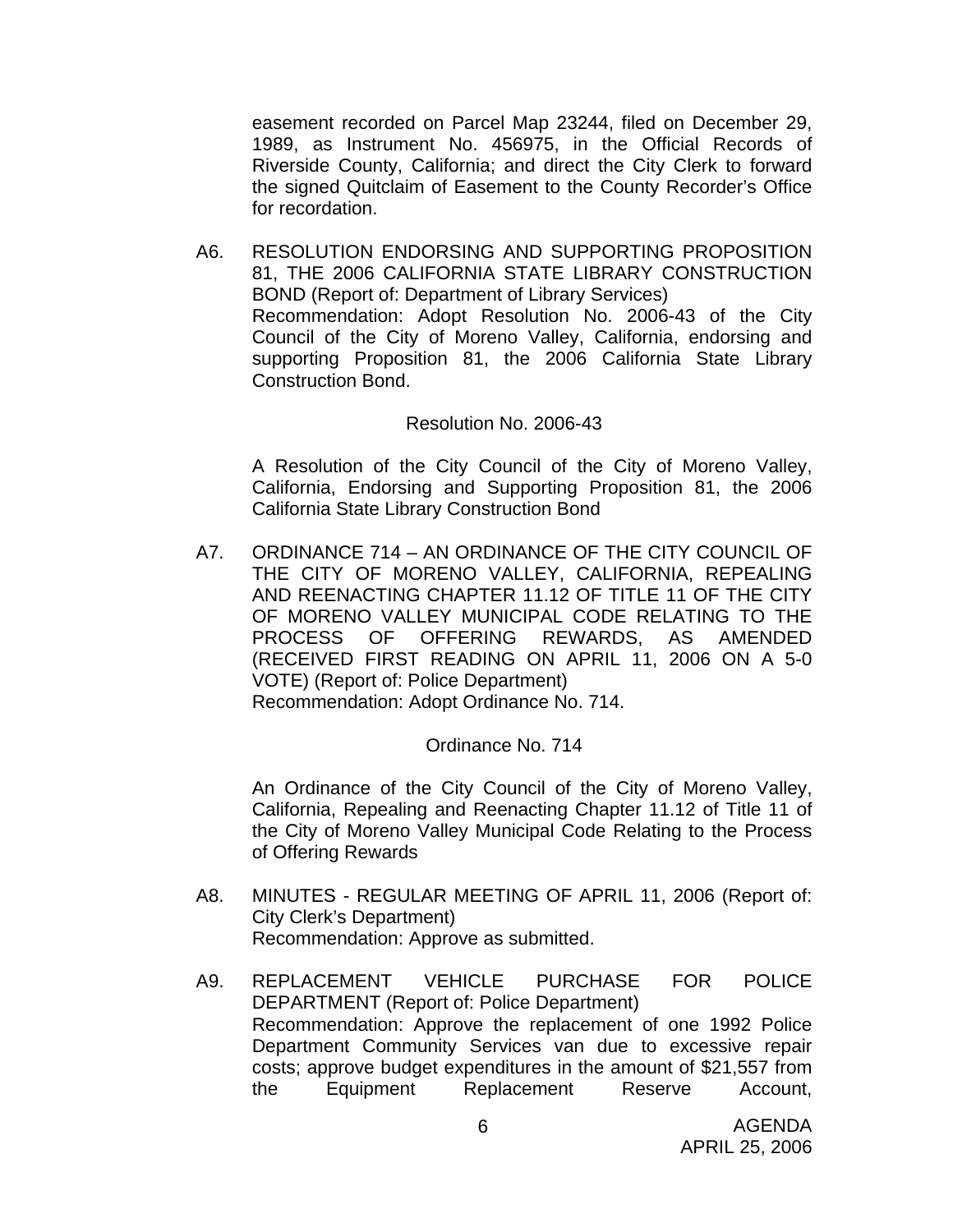757.99401.6641.645, for the purchase of one 2006 Ford van for the Police Department Community Services Unit; and award the purchase of one 2006 Ford van for the Police Department Community Services Unit and authorize the Finance Director to issue a purchase order to the lowest responsive bidder, Fairview Ford of San Bernardino, CA.

A10. A RESOLUTION IMPLEMENTING THE PROVISIONS OF CALIFORNIA WELFARE AND INSTITUTIONS CODE §625.5, THEREBY AUTHORIZING THE CITY TO RECOUP THE LAW ENFORCEMENT COSTS OF IDENTIFYING, DETAINING AND<br>TRANSPORTING MINORS WHO VIOLATE CURFEW TRANSPORTING MINORS WHO VIOLATE CURFEW ORDINANCES (Report of: City Attorney's Office) Recommendation: Adopt Resolution No. 2006-45, implementing the provisions of California Welfare and Institutions Code §625.5, which authorizes the City to recoup the law enforcement costs of identifying, detaining and transporting minors who violate curfew ordinances.

Resolution No. 2006-45

A Resolution of the City Council of the City of Moreno Valley, California, Implementing the Provisions of California Welfare and Institutions Code §625.5, Authorizing the City to Recoup the Law Enforcement Costs of Identifying, Detaining and Transporting Minors who Violate Curfew Ordinances

A11. PA02-0120 UTILITY ELECTRICAL INFRASTRUCTURE – REDUCE FAITHFUL PERFORMANCE BOND AND ADOPT RESOLUTION NO. 2006-46, A RESOLUTION OF THE CITY COUNCIL OF THE CITY OF MORENO VALLEY AUTHORIZING ACCEPTANCE OF THE UTILITY ELECTRICAL INFRASTRUCTURE AS COMPLETE AND ACCEPTING THE UTILITY ELECTRICAL INFRASTRUCTURE INTO THE CITY'S MAINTAINED SYSTEM, SUBDIVIDER – GALENA STREET DEVELOPMENT, LLC, IRVINE, CA (Report of: Public Works Department)

 Recommendation: Adopt Resolution No. 2006-46 authorizing the acceptance of the Utility Electrical Infrastructure for PA02-0120 as complete and accepting the Utility Electrical Infrastructure into the City's maintained system; and authorize the City Engineer to execute the 90% reduction to the Faithful Performance Bond, exonerate the Material and Labor Bond in 90 days if there are no stop notices or liens on file with the City Clerk, and exonerate the final 10% of the Faithful Performance Bond in one year when all clearances are received.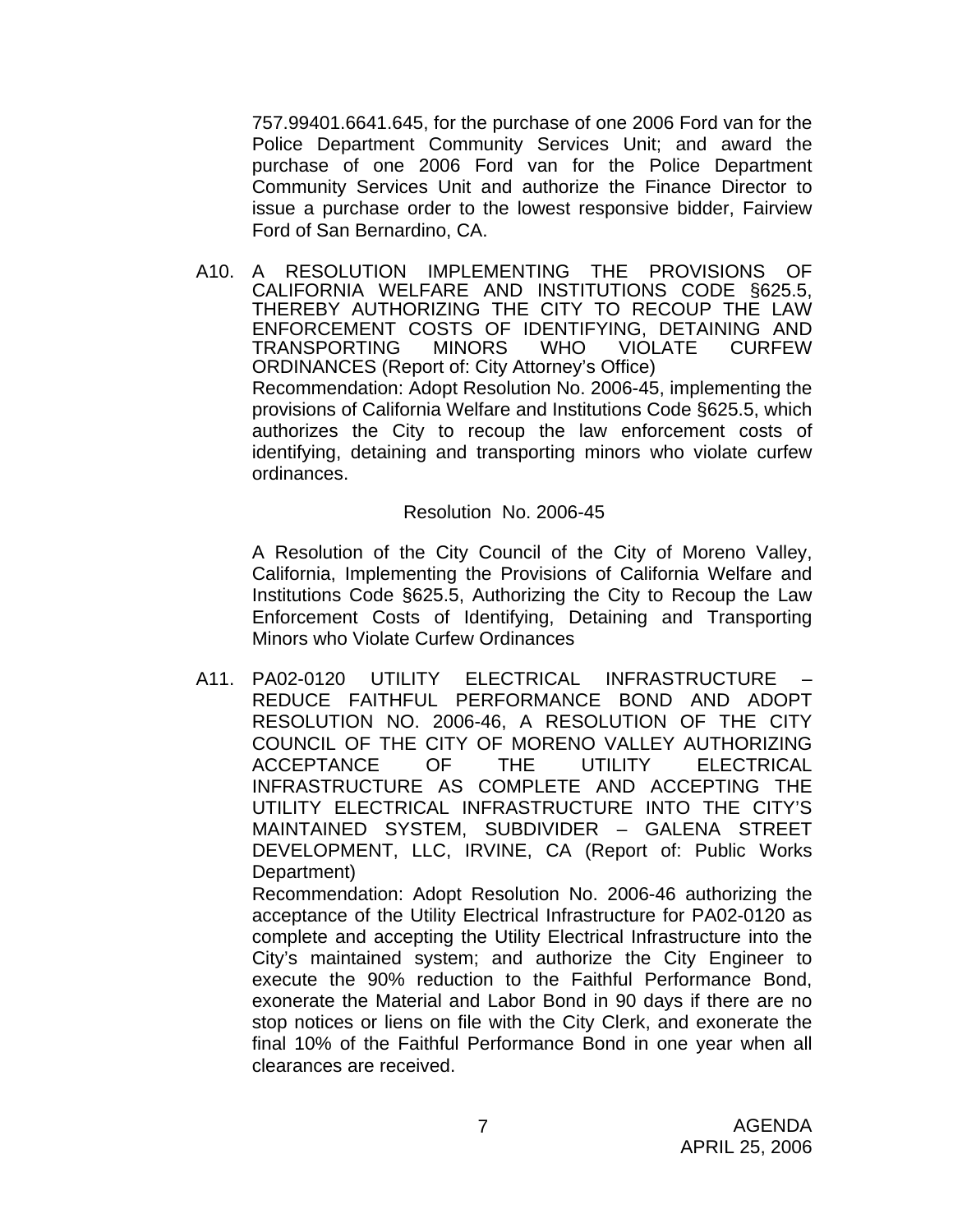### Resolution No. 2006-46

A Resolution of the City Council of the City of Moreno Valley, California, Authorizing the Acceptance of the Utility Electrical Infrastructure as Complete within PA02-0120, and Accepting the Utility Electrical Infrastructure into the City's Maintained System

A12. PA99-0002 – ACCEPT AGREEMENT AND BONDS FOR PUBLIC IMPROVEMENTS, NEW LIGHT WAY, SOUTH OF IRIS AVENUE, BETWEEN INDIAN STREET AND EMMA LANE, SUBDIVIDER – NEW LIGHT M.B.C., MORENO VALLEY, CA (Report of: Public Works Department)

 Recommendation: Accept the Agreement and Bonds for Public Improvements; authorize the Mayor to execute the Agreement; direct the City Clerk to forward the signed Agreement to the County Recorder's Office for recordation; and authorize the City Engineer to execute any future time extension amendments to the agreement, subject to City Attorney approval, if the required public improvements are not completed within said timeframe.

A13. WARRANT REPORT – MARCH 31, 2006 (Report of: Finance Department)

 Recommendation: Adopt Resolution No. 2006-47, approving the Warrant Report, dated March 2006, in the total amount of \$12,355,195.58.

#### Resolution No. 2006-47

A Resolution of the City Council of the City of Moreno Valley, California, Approving the Warrant Report Dated March 31, 2006

- A14. 2006 LEGISLATIVE UPDATE (Report of: Interim Assistant City Manager) Recommendation: Receive and file the informational report.
- A15. RESOLUTION TO RATIFY THE APPLICATION FOR THE EDWARD BYRNE MEMORIAL JUSTICE ASSISTANCE GRANT AND TO ACCEPT THE \$71,000 ALLOCATED TO THE CITY (Report of: Community Development Department) Recommendation: Approve Resolution No. 2006-48 to ratify the application by the Code & Neighborhood Services Division for the Edward Byrne Memorial Justice Assistance Grant and to accept the \$71,000 allocated to the City.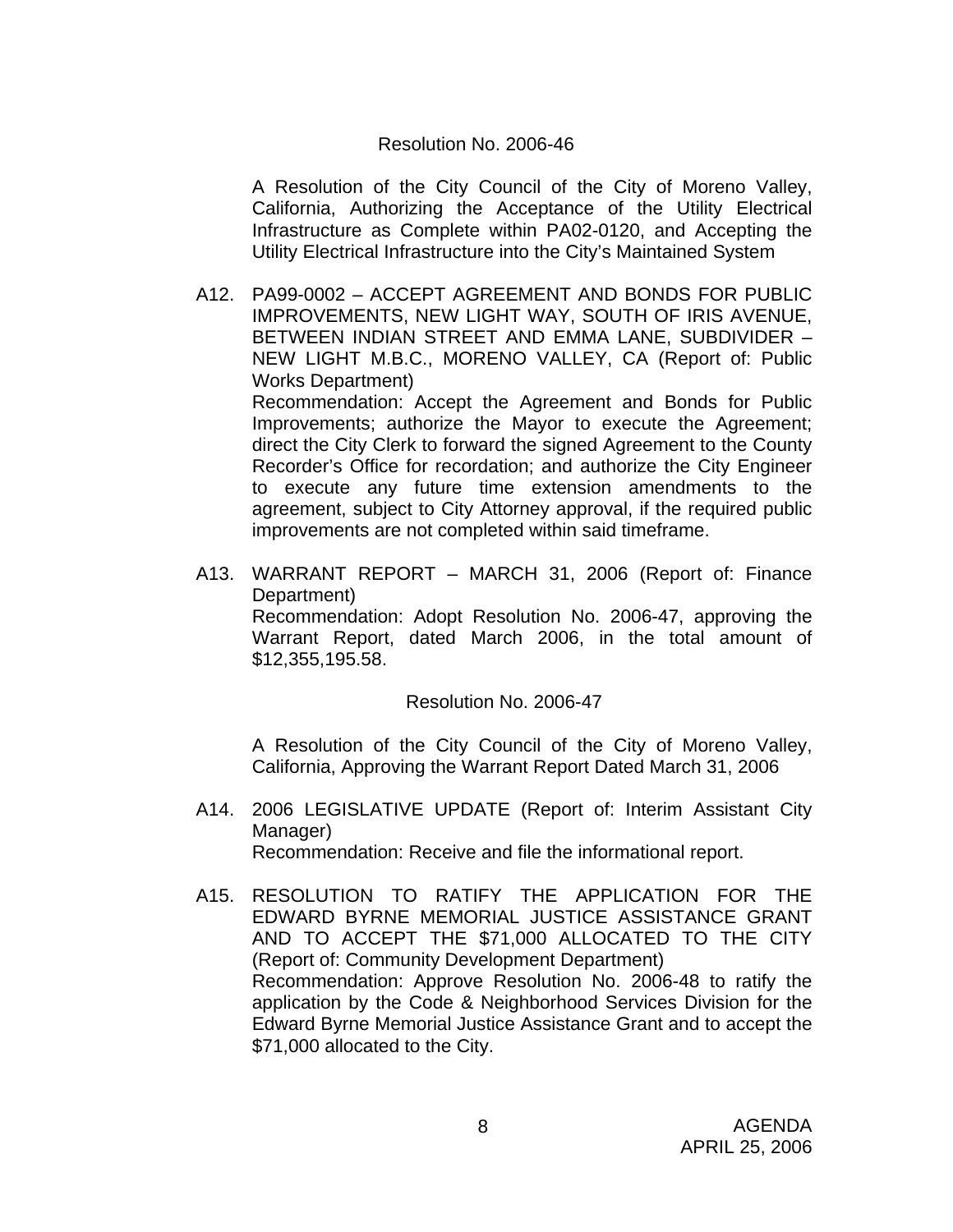#### Resolution No. 2006-48

A Resolution of the City Council of the City of Moreno Valley, California, Approving the Grant Application Submitted by the Code & Neighborhood Services Division to the Office of Justice Programs for the Edward Byrne Memorial Justice Assistance Grant and Accept the \$71,000 Allocation

A16. APPROVAL OF TRACT MAP 31591 – SINGLE FAMILY RESIDENTIAL PROJECT, ACCEPT THE AGREEMENT AND BONDS FOR PUBLIC IMPROVEMENTS, NORTHWEST CORNER OF EUCALYPTUS AVENUE AND MORRISON STREET, SUBDIVIDER – MVGH 2004, LLC, IRVINE, CA (Report of: Public Works Department) Recommendation: Approve Tract Map 31519, authorize the City Clerk to sign the map and transmit said map to the County Recorder's Office for recordation; accept the Agreement and Bonds for Public Improvements; authorize the Mayor to execute the Agreement; direct the City Clerk to forward the signed Agreement to the County Recorder's Office for recordation; and authorize the

City Engineer to execute any future time extension amendments to the agreement, subject to City Attorney approval, if the required public improvements are not completed within said timeframe.

A17. RESOLUTION 2006-49, RESCINDING AND RESTATING THE PROVISIONS OF RESOLUTION 2001-26 AUTHORIZING APPLICATION FOR ALL AVAILABLE OIL GRANTS UNDER THE CALIFORNIA INTEGRATED WASTE MANAGEMENT BOARD ACT; AND RESOLUTION 2006-50, AUTHORIZING SUPPORT FOR REGIONAL OPPORTUNITY GRANTS AND COMPETITIVE GRANTS OFFERED BY THE CALIFORNIA INTEGRATED WASTE MANAGEMENT BOARD TO APPLICATIONS SUBMITTED BY RIVERSIDE COUNTY WASTE MANAGEMENT DEPARTMENT AND WESTERN RIVERSIDE COUNCIL OF GOVERNMENTS (Report of: Public Works Department)

 Recommendation: Adopt Resolution 2006-49, rescinding and restating Resolution 2001-26 authorizing the application for all available oil grants under the California Integrated Waste Management Board Act; and adopt Resolution 2006-50, authorizing support for regional opportunity grants and competitive grants offered by the California Integrated Waste Management Board to applications submitted by Riverside County Waste Management Department and Western Riverside Council of Governments.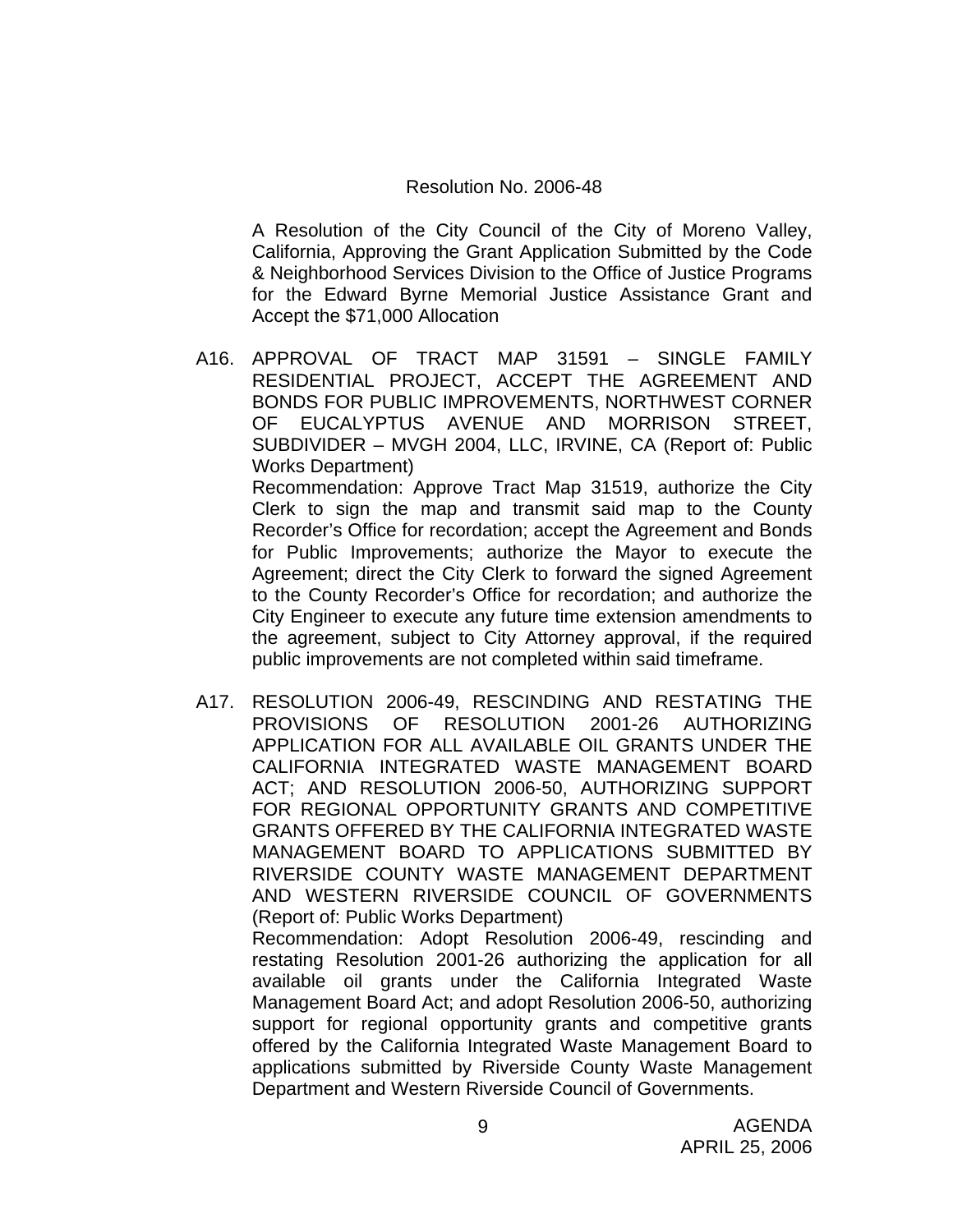# Resolution No. 2006-49

A Resolution of the City Council of the City of Moreno Valley, California, Rescinding and Restating the Provisions of Resolution No. 2001-26 Authorizing Application for all Available Oil Grants under the California Integrated Waste Management Board Act

#### Resolution No. 2006-50

A Resolution of the City Council of the City of Moreno Valley, California, Authorizing Support to Riverside County Waste Management Department and Western Riverside Council of Governments to Apply for Regional Opportunity and Competitive Oil and Hazardous Waste Grants Offered by the California Integrated Waste Management Board Act

# **B. CONSENT CALENDAR** - **COMMUNITY SERVICES DISTRICT**

- B1. ORDINANCES FIRST READING BY TITLE ONLY Recommendation: Waive reading of all Ordinance Introductions and read by title only.
- B2. ORDINANCE CSD 51 AN ORDINANCE OF THE MORENO VALLEY COMMUNITY SERVICES DISTRICT OF THE CITY OF MORENO VALLEY, CALIFORNIA - AMENDING ORDINANCE NO. CSD-49, ADDING FEES FOR THE USE OF THE CONFERENCE AND RECREATION CENTER DANCE STUDIO, GYMNASIUM, AND CELEBRATION PARK (RECEIVED FIRST READING ON APRIL 11, 2006 ON A 5-0 VOTE) (Report of: Parks and Recreation Department)

Recommendation: Adopt Ordinance No. CSD 51

Ordinance No. CSD 51

 An Ordinance of the Moreno Valley Community Services District of the City of Moreno Valley, California, Amending Ordinance No. CSD-49 by Adding Fees for the Use of the Moreno Valley Conference and Recreation Center Gymnasium, Dance Studio and Celebration Park

B3. ACCEPTANCE OF ONE TIME GRANT MONIES FROM THE CALIFORNIA DEPARTMENT OF EDUCATION, CHILD DEVELOPMENT SERVICES, FOR CHILD CARE SERVICES AND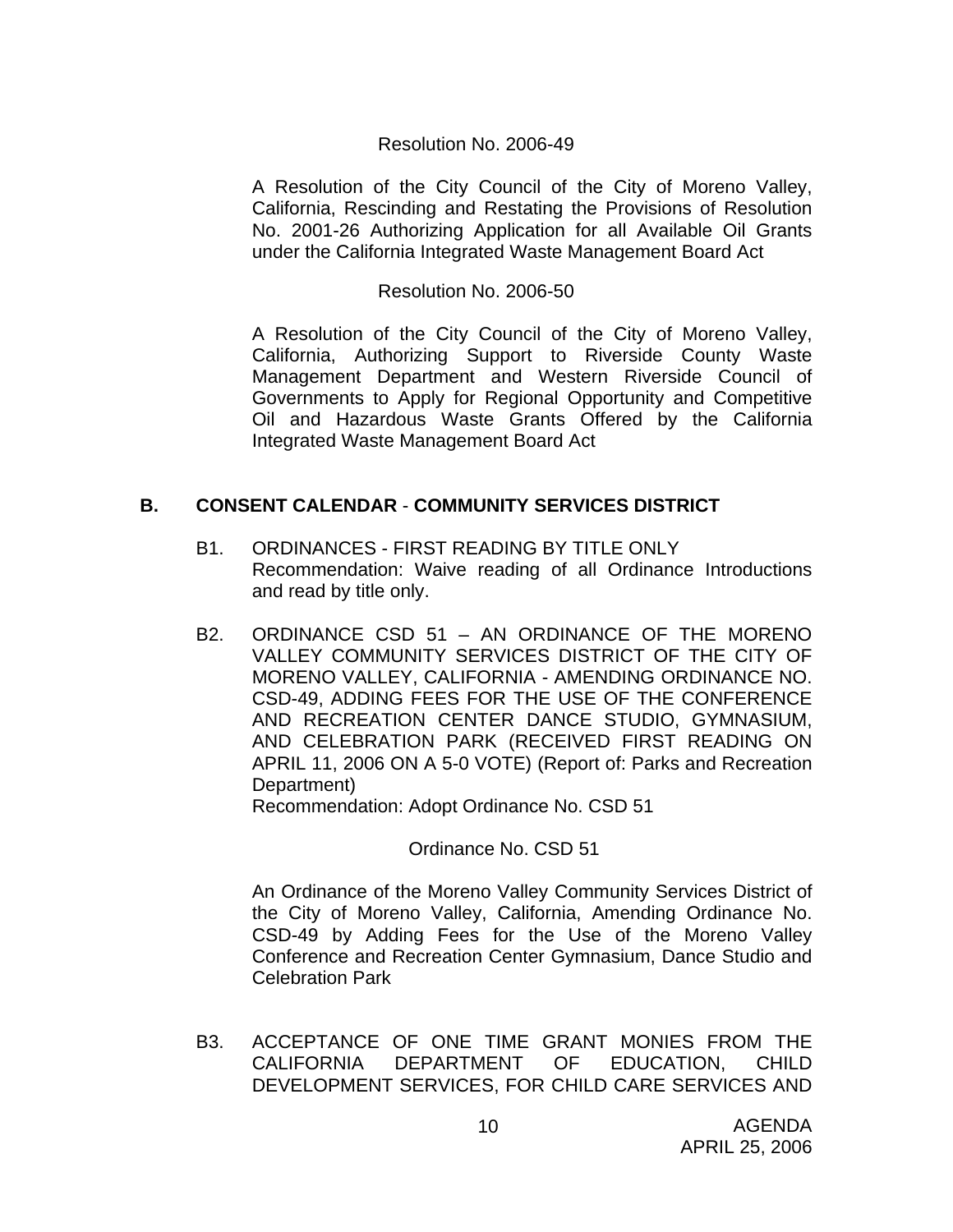ADOPTION OF THE RESOLUTION TO CERTIFY THE APPROVAL OF THE GOVERNING BOARD (Report of: Parks and Recreation Department)

 Recommendation: Authorize the acceptance of one time grant money in the increased amended amount of \$6,068 for (FY) 2005/2006 from the California Department of Education, Child Development Division, for the purpose of purchasing School Age Resources for the child development program; and adopt Resolution No. CSD 2006-11 to certify the approval of the governing board to enter into this transaction with the California Department of Education for the purpose of purchasing School Age Resources for the child development program and to authorize the designated personnel, as shown on the resolution, to sign contract documents for FY 2005/2006.

### Resolution No. CSD 2006-11

 A Resolution of the Moreno Valley Community Services District of the City of Moreno Valley, California, Certifying the Approval of the Governing Board to Enter into a Transaction with the California Department of Education for the Purpose of Providing Child Care and Development Services and to Authorize Designated Personnel to Sign Contract Documents for FY 2005/06

- B4. MINUTES REGULAR MEETING OF APRIL 11, 2006 (Report of: City Clerk's Department) Recommendation: Approve as submitted.
- B5. COLLABORATIVE PARTNERSHIP FOR A FENCE IMPROVEMENT PROJECT AT SALAS BASE BALL FIELD, IN SUNNYMEAD PARK **(**Report of: Parks and Recreation Department) Recommendation: Appropriate funds in the amount of \$34,450 from funding source 00205 – Parkland Facility Fee, to match funding of \$34,450 from Riverside County Supervisor Marion Ashley, for a grand total of \$68,900 for the Salas Field fence improvement project, located at Sunnymead Park.

# **C. CONSENT CALENDAR** - **COMMUNITY REDEVELOPMENT AGENCY**

- C1. ORDINANCES FIRST READING BY TITLE ONLY Recommendation: Waive reading of all Ordinance Introductions and read by title only.
- C2. MINUTES REGULAR MEETING OF APRIL 11, 2006 (Report of: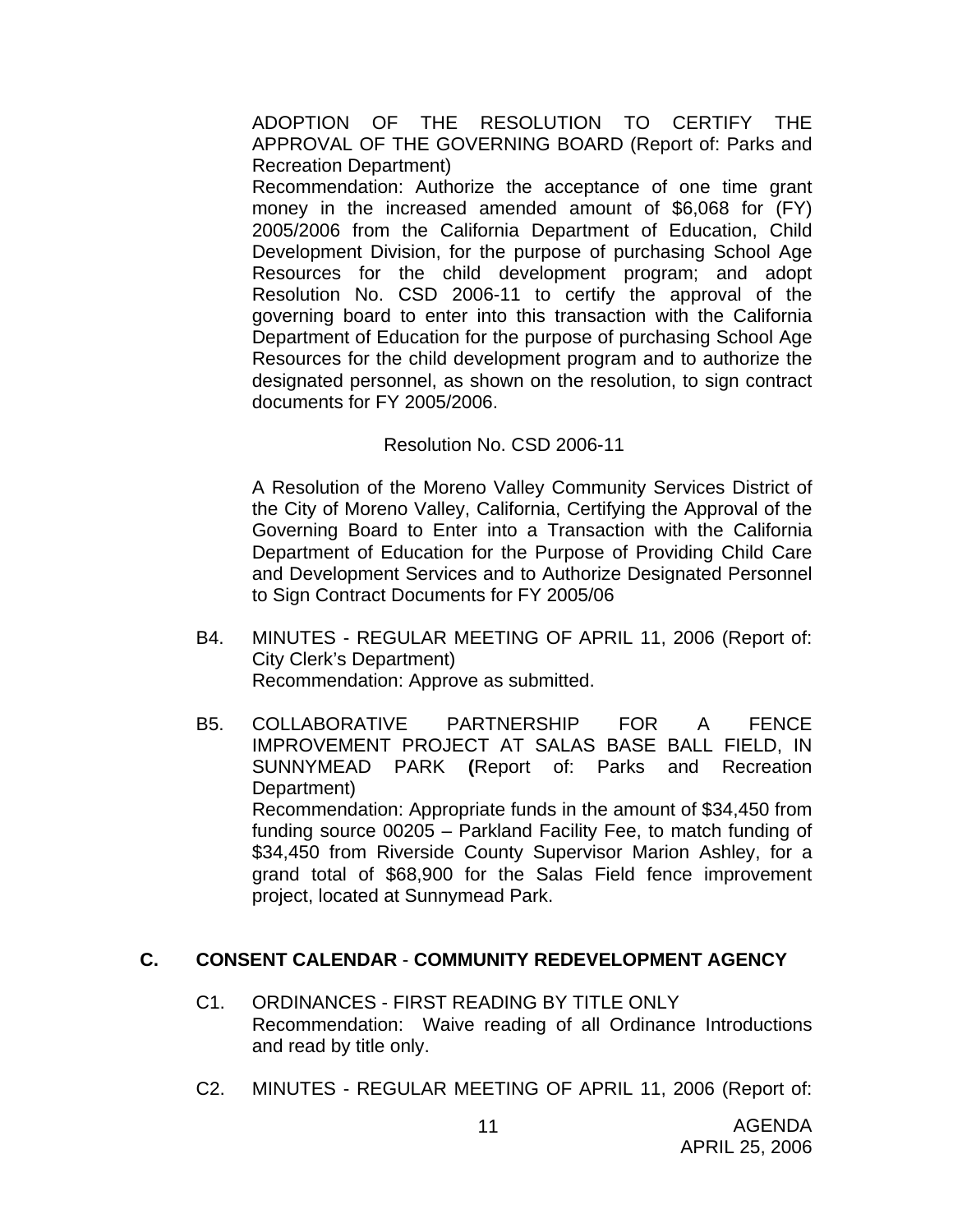City Clerk's Department) Recommendation: Approve as submitted.

C3. REQUIRED PROPERTY TAX REVENUE PAYMENT TO RIVERSIDE COUNTY'S EDUCATIONAL REVENUE AUGMENTATION FUND (ERAF) (Report of: Economic Development Department) Recommendation: Approve the required shift of Agency property tax revenue to the State of California's Education Revenue Augmentation Fund (ERAF) for the 2005-2006 fiscal year and direct staff to forward the payment in the amount of \$682,411 to the Riverside County Auditor; and appropriate \$73,046 from RDA Fund Balance to 895.91510.6723.728 to cover the shortfall.

# **D. CONSENT CALENDAR** - **BOARD OF LIBRARY TRUSTEES**

- D1. ORDINANCES FIRST READING BY TITLE ONLY Recommendation: Waive reading of all Ordinance Introductions and read by title only.
- D2. MINUTES REGULAR MEETING OF APRIL 11, 2006 (Report of: City Clerk's Department) Recommendation: Approve as submitted.
- D3. RESOLUTION ENDORSING AND SUPPORTING PROPOSITION 81 THE 2006 CALIFORNIA STATE LIBRARY CONSTRUCTION BOND (Report of: Department of Library Services) Recommendation: Adopt Resolution No. BLT 2006-01 of the City Council of the City of Moreno Valley, California, endorsing and supporting Proposition 81, the 2006 California State Library Construction Bond.

Resolution No. BLT 2006-01

A Resolution of the Board of Library Trustees of the City of Moreno Valley, Endorsing and Supporting Proposition 81, the 2006 California State Library Construction Bond

# **E. PUBLIC HEARINGS**

Questions or comments from the public on a Public Hearing matter are limited to five minutes per individual and must pertain to the subject under consideration.

Those wishing to speak should complete and submit a GOLDENROD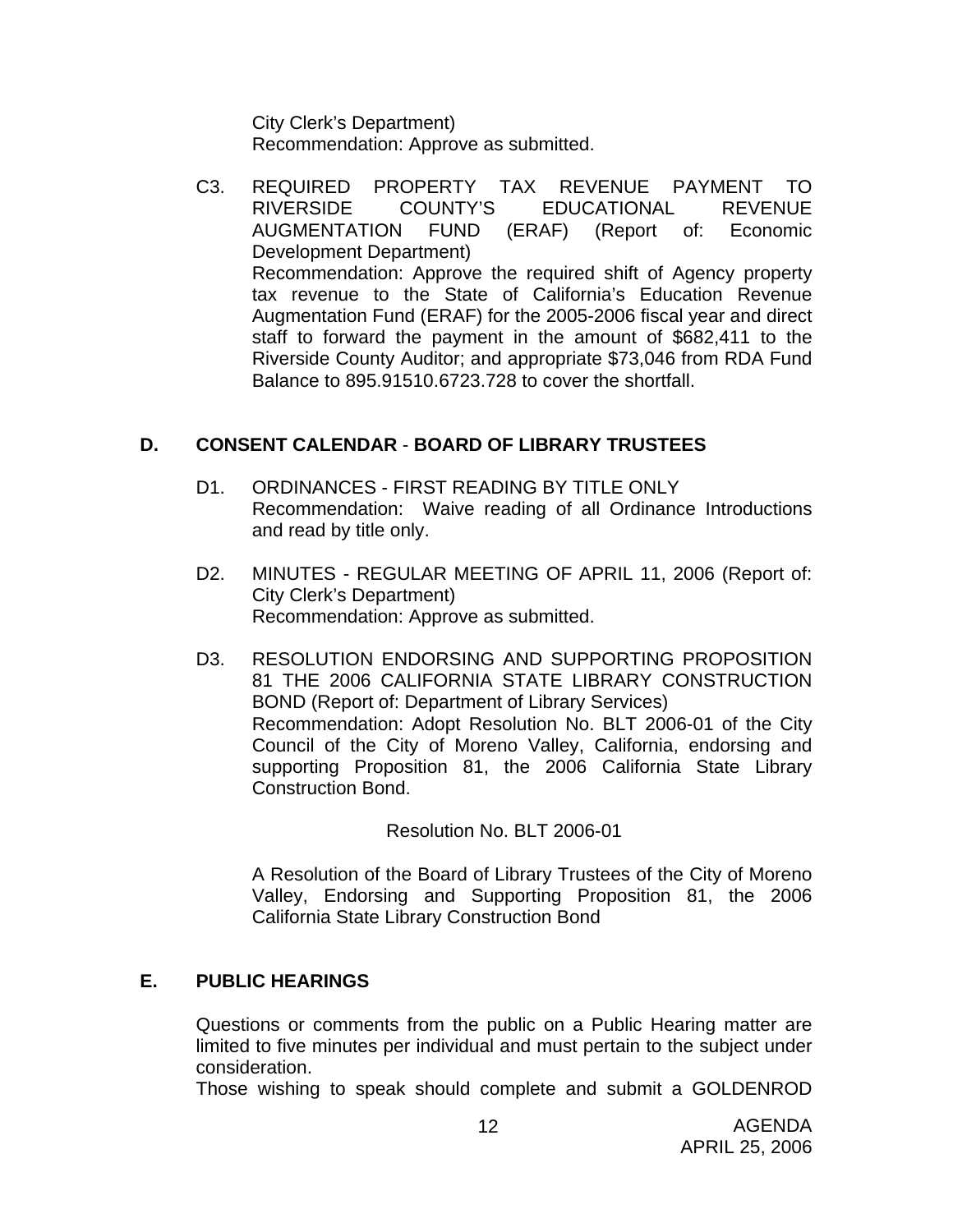speaker slip to the Bailiff.

- E1. PUBLIC HEARING REGARDING MAIL BALLOT PROCEEDINGS FOR TENTATIVE TRACT 32625, BALLOTED ITEMS: NPDES, CSD ZONE B AND CSD ZONE D; AND DELPHINIUM APARTMENTS - APN 484-242-016, BALLOTED ITEM: CSD ZONE M (Report of: Public Works Department) Recommendation: That the Mayor and Members of the City of Moreno Valley City Council, after conducting the public hearing:
	- a) Tabulate the mail ballots for the NPDES maximum regulatory rate for Tentative Tract 32625 (and all the affected phases);
	- b) Verify and accept the results of the mail ballot proceedings as identified on the Official Tally Sheet and Assessor Parcel Number (APN) listing;
	- c) Receive and file with the City Clerk's Office the accepted Official Tally Sheet and APN listing; and
	- d) If approved, authorize and impose the NPDES maximum regulatory rate to Tentative Tract 32625.

Staff recommends that the Members of the Board of Directors of the Moreno Valley Community Services District (CSD), after conducting the public hearing:

- a) Tabulate the mail ballots for CSD Zone B (Residential Street Lighting) and Zone D (Parkway Landscape Maintenance) for Tentative Tract 32625 (and all the affected phases) and CSD Zone M (Commercial, Industrial and Multifamily Improved Median Maintenance) for Delphinium Apartments – APN 484- 242-016 (and any division thereof);
- b) Verify and accept the results of the mail ballot proceedings as identified on the Official Tally Sheet and APN listing;
- c) Receive and file with the City Clerk's Office the accepted Official Tally Sheet and APN listing; and
- d) If approved, authorize and impose the applicable CSD Zone B, Zone D and Zone M parcel charges to the participating projects.
- E2. PUBLIC HEARING TO CONSIDER COMMUNITY SERVICES DISTRICT (CSD) ZONE D (PARKWAY LANDSCAPE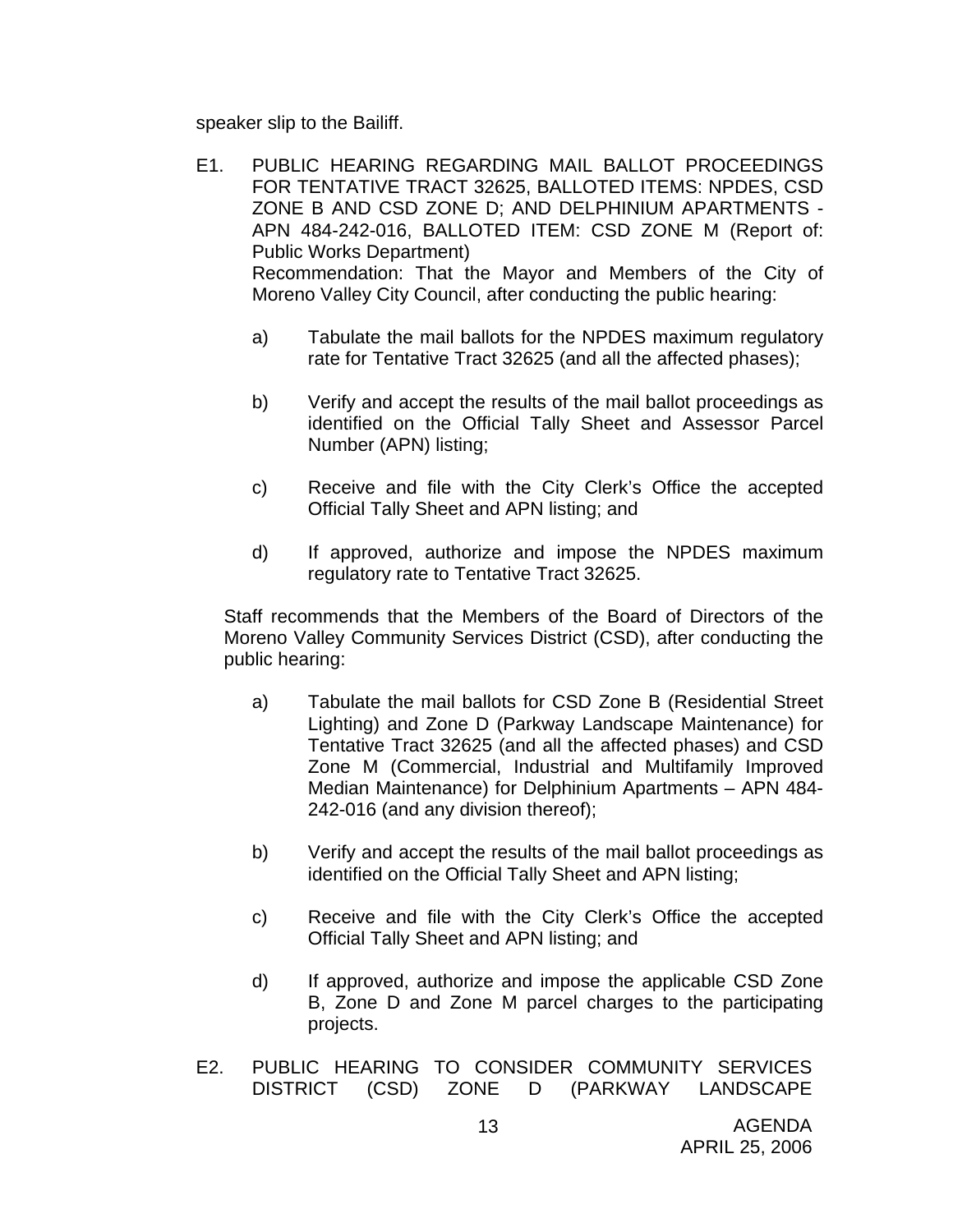MAINTENANCE) MAIL BALLOT PROCEEDINGS FOR THIRTY TRACTS (Report of: Public Works Department)

 Recommendation: That the City Council, acting in their respective capacities as President and Members of the Board of Directors of the Moreno Valley Community Services District (the "CSD Board"), after conducting the public hearing:

- 1. Tabulate the mail ballots for the proposed CSD Zone D parcel charges for the thirty tracts;
- 2. Verify and accept the results of the mail ballot proceedings as identified on the Official Tally Sheet and Assessors Parcel Number (APN) listing;
- 3. Receive and file with the City Clerk's office the accepted CSD Official Tally Sheet and APN listing; and
- 4. If approved, authorize and impose the proposed CSD Zone D annual parcel charge for the thirty tracts.
- E3. ADOPTION OF FY 2006-07 FEE RESOLUTION AND FEE SCHEDULE (Report of: Finance Department) Recommendation: That the City Council:
	- 1. Conduct a Public Hearing to receive public input on the Proposed FY 2006-07 Fee Schedule; and
	- 2. Adopt Resolution No. 2006-51, approving the Fee Schedule for FY 2006-07.

#### Resolution No. 2006-51

 A Resolution of the City Council of the City of Moreno Valley, California, Increasing and Establishing Specified Fees for Various Services; Maintaining the Present Level of Certain Fees; Reducing the Level of Certain Fees; and Incorporating Certain Prior Enactments

E4. A PUBLIC HEARING REGARDING A RESOLUTION RESCINDING AND RE-STATING RESOLUTION NOS. 2005-102 AND 2005-116 REGARDING THE FEE STRUCTURES FOR RESIDENTIAL AND COMMERCIAL AND INDUSTRIAL DEVELOPMENT IMPACT FEES FOR ARTERIAL STREETS (Report of: Public Works Department) Recommendation: That the City Council: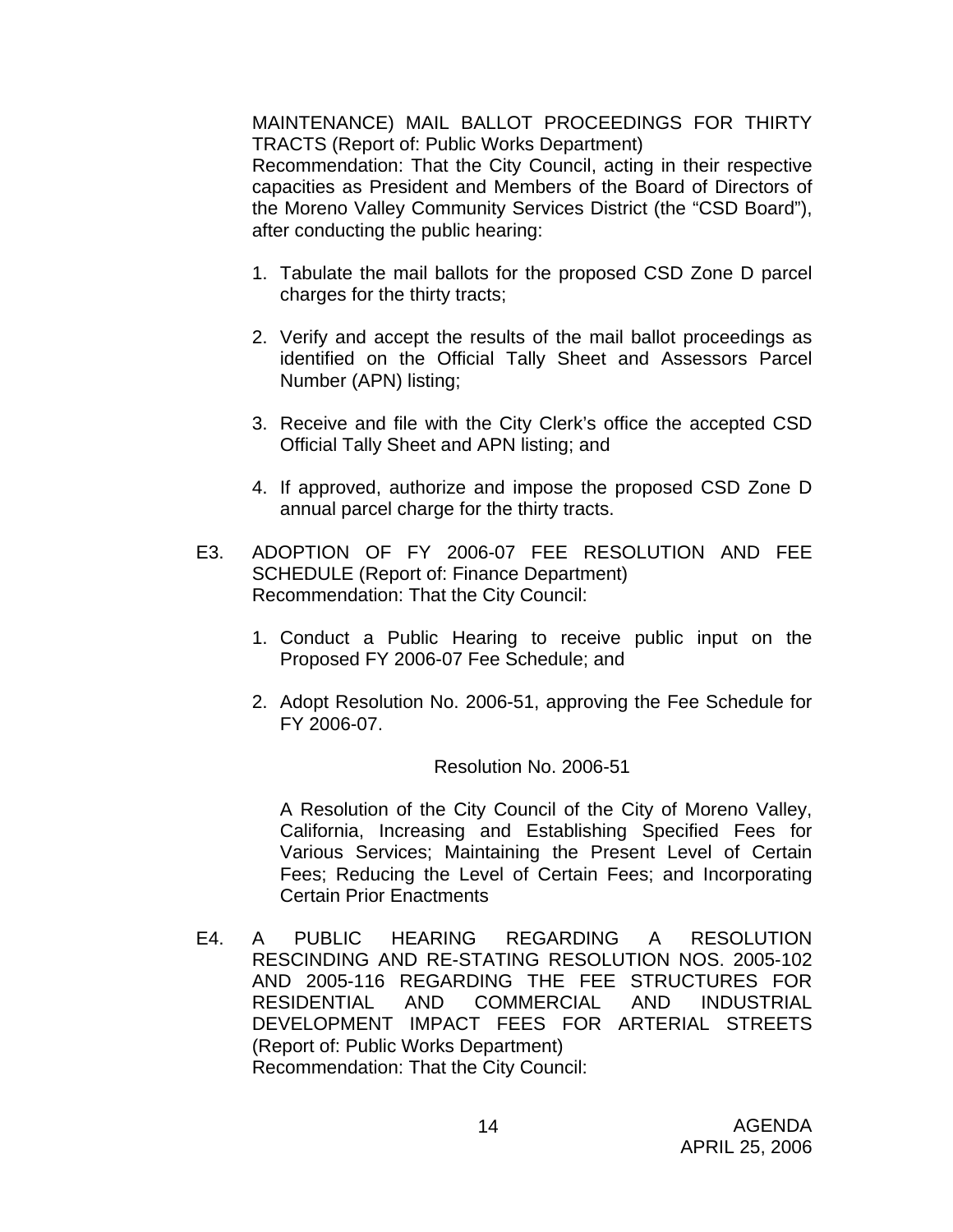- 1. Conduct a public hearing regarding a resolution to rescind and re-state Resolution Nos. 2005-102 and 2005-116 regarding the fee structures for residential, commercial, and industrial impact fees to receive public testimony; and
- 2. Upon close of the public hearing, defer consideration of the proposed resolution to May 9, 2006.
- E5. RESOLUTION AND ORDINANCE REGARDING THE TRANSPORTATION UNIFORM MITIGATION FEE PROGRAM AMENDEMENT (Report of: Public Works Department) Recommendation: That the City Council:
	- 1. Introduce the proposed Ordinance No. 719 repealing and reenacting Chapter 3.44 of the City of Moreno Valley Municipal Code authorizing participation in the Western Riverside County Transportation Uniform Mitigation Fee Program; and

# Ordinance No. 719

An Ordinance of the City Council of the City of Moreno Valley, California, Repealing and Re-enacting Chapter 3.44 of Title 3 of the City of Moreno Valley Municipal Code, Authorizing Participation in the Western Riverside County Transportation Uniform Mitigation Fee Program

2. Accept public testimony but take no action on Resolution No. 2006-52, authorizing the City of Moreno Valley to implement the policies and procedures established in the Western Riverside County Transportation Uniform Mitigation Program Nexus Study, 2005 Update.

#### Resolution No. 2006-52

A Resolution of the City Council of the City of Moreno Valley Amending the Transportation Uniform Mitigation Fee (TUMF) Applicable to all Developments in the City of Moreno Valley

# **F. ITEMS REMOVED FROM CONSENT CALENDARS FOR DISCUSSION OR SEPARATE ACTION**

- **G. REPORTS** 
	- G1. CITY COUNCIL REPORTS ON REGIONAL ACTIVITIES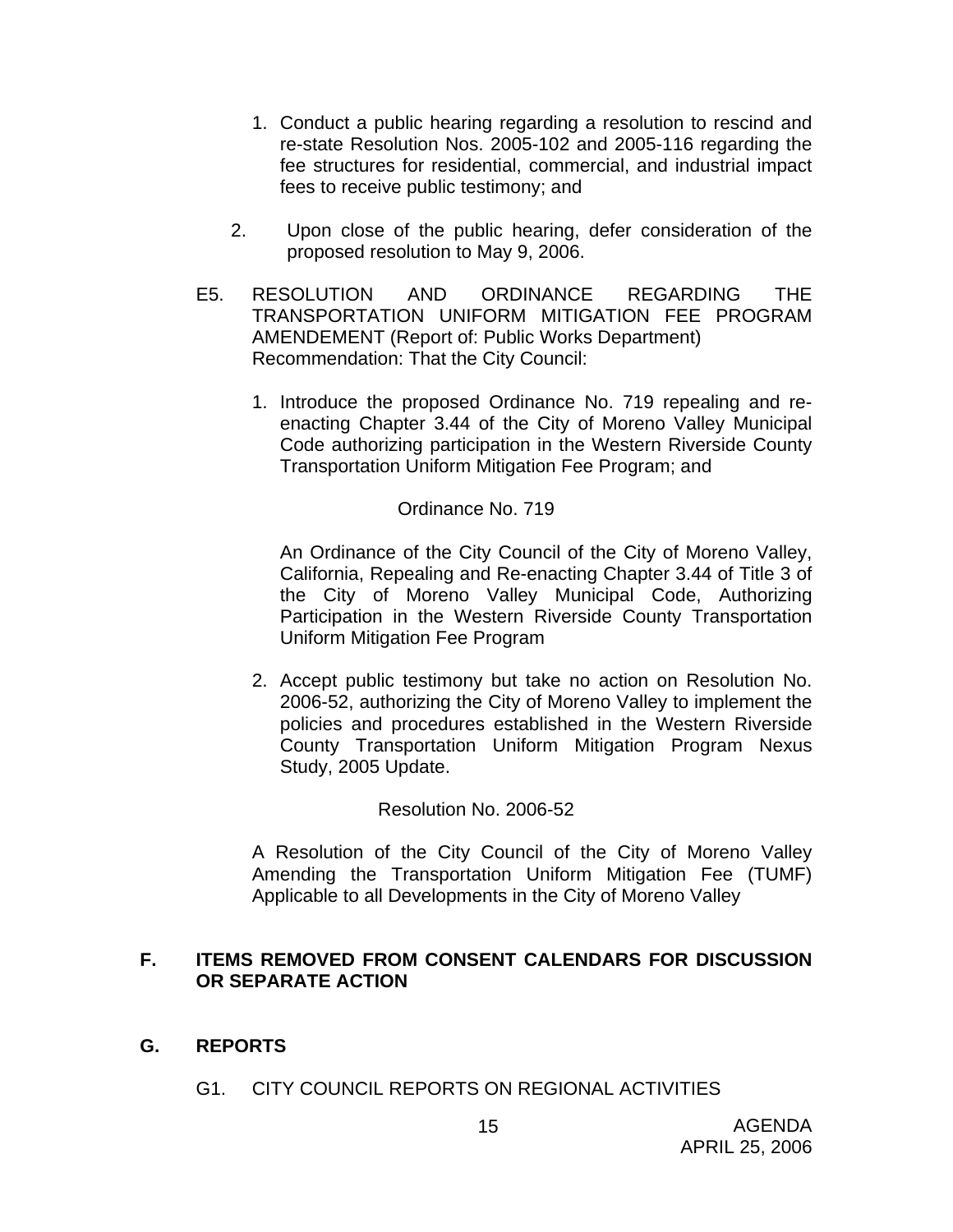- a.) Report on March Joint Powers Authority by Council Member Stewart
- G2. INTRODUCE ORDINANCE NO. 716 DESIGNATING SPEED LIMIT RECERTIFICATION ON VARIOUS STREETS (CONTINUED FROM APRIL 11, 2006) (Report of: Public Works Department) Recommendation: That the City Council:
	- 1. Receive and file the report; and
	- 2. Introduce Ordinance No. 716, amending Section 12.20.020 of Chapter 12.20 of the City of Moreno Valley Municipal Code designating prima facie speed limits on certain streets (as listed on the ordinance) and directing the City Engineer to take certain action respect thereto. (Roll call required)

# Ordinance No. 716

An Ordinance of the City Council of the City of Moreno Valley, California, Amending Section 12.20.020 of Chapter 12.20 of the City of Moreno Valley Municipal Code Relating to a Prima Facie Speed Limit for Certain Streets

G3. ORDINANCE IMPLEMENTING RENTAL HOUSING INSPECTION PROGRAM (CONTINUED FROM APRIL 11, 2006) (Report of: Community Development Department) Recommendation: Approve the Rental Housing Inspection Program; and introduce Ordinance No. 717 to add Chapter 6.12, Rental Housing Inspection Program to the Moreno Valley Municipal Code.

#### Ordinance No. 717

An Ordinance of the City Council of the City of Moreno Valley, California, Adding Chapter 6.12 to the City of Moreno Valley Muncipal Code Establishing a Rental Housing Inspection Program, Including Inspection Fees

G4. CITY MANAGER'S REPORT (Informational Oral Presentation – not for Council action)

# **H. LEGISLATIVE ACTIONS**

ORDINANCES - 1ST READING AND INTRODUCTION - NONE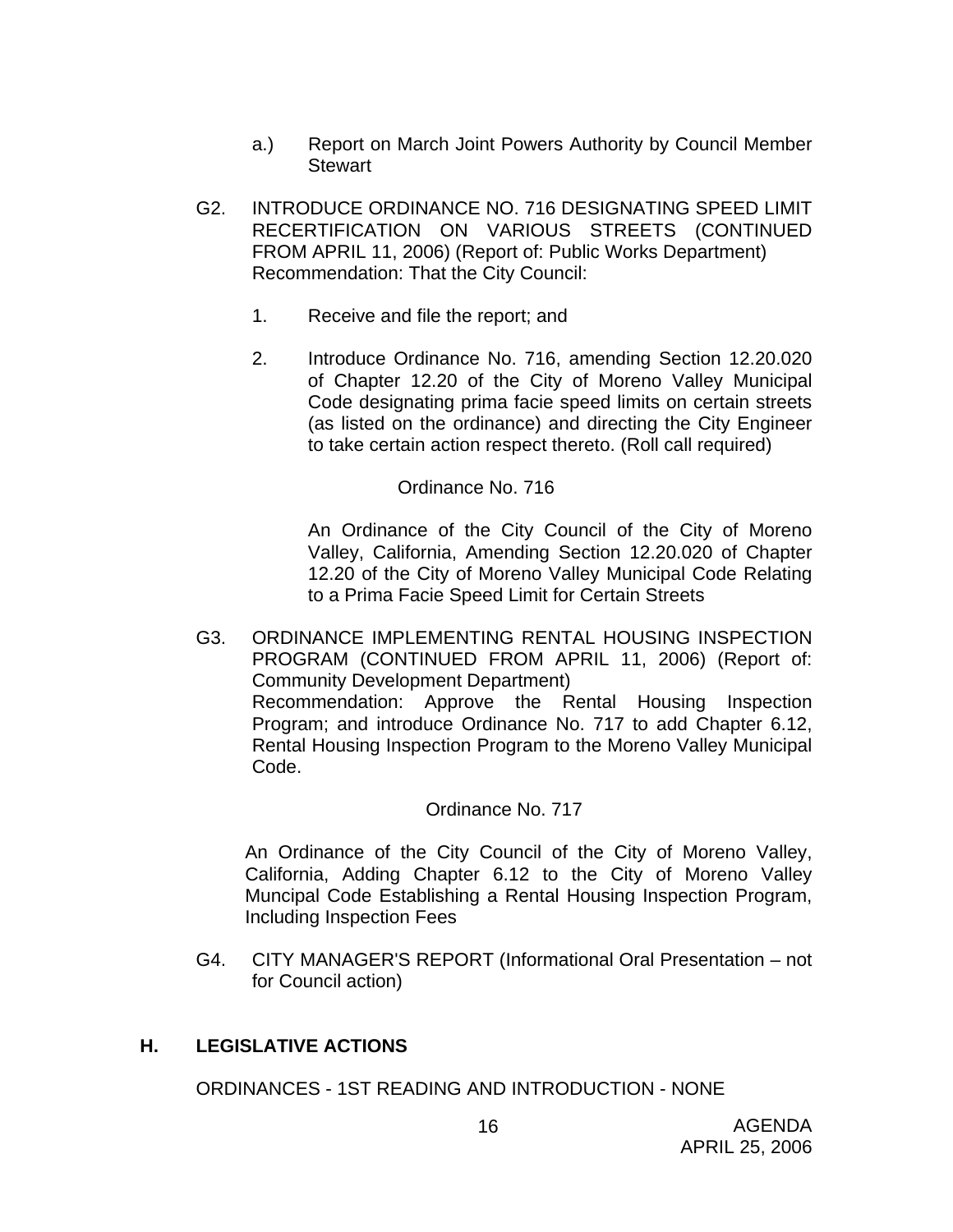# ORDINANCES - 2ND READING AND ADOPTION - NONE

### ORDINANCES - URGENCY ORDINANCES - NONE

### RESOLUTIONS

- H1. AB 1020 BICYCLE TRANSPORTATION PLAN (Report of: Public Works Department) Recommendation: Review the AB Bicycle Transportation Plan; and adopt Resolution No. 2006-44
	- 1. Approving the proposed Bicycle Transportation Plan and certifying that it has been prepared in accordance with Section 891.2 of the Streets and Highway Code;
	- 2. Authorizing the Director of Public Works/City Engineer to seek funding for bikeway projects on the AB 1020 Bicycle Transportation Plan priority list; and
	- 3. Authorizing the Director of Public Works/City Engineer to submit the approved AB 1020 Bicycle Transportation Plan to the appropriate reviewing agencies for approval.

Resolution No. 2006-44

A Resolution of the City Council of the City of Moreno Valley, California, Approving and Certifying the AB 1020 Bicycle Transportation Plan; and Authorizing the Public Works Director/City Engineer to Seek Funding for Bikeway Projects and Submit said Plan to the Appropriate Reviewing Agencies for Approval

### PUBLIC COMMENTS **ON ANY SUBJECT NOT ON THE AGENDA** UNDER THE JURISDICTION OF THE CITY COUNCIL

Those wishing to speak should complete and submit a BLUE speaker slip to the Bailiff. There is a three-minute time limit per person. All remarks and questions shall be addressed to the presiding officer or to the City Council and not to any individual Council member, staff member or other person.

### **CLOSING COMMENTS AND/OR REPORTS OF THE CITY COUNCIL, COMMUNITY SERVICES DISTRICT, OR COMMUNITY REDEVELOPMENT AGENCY**